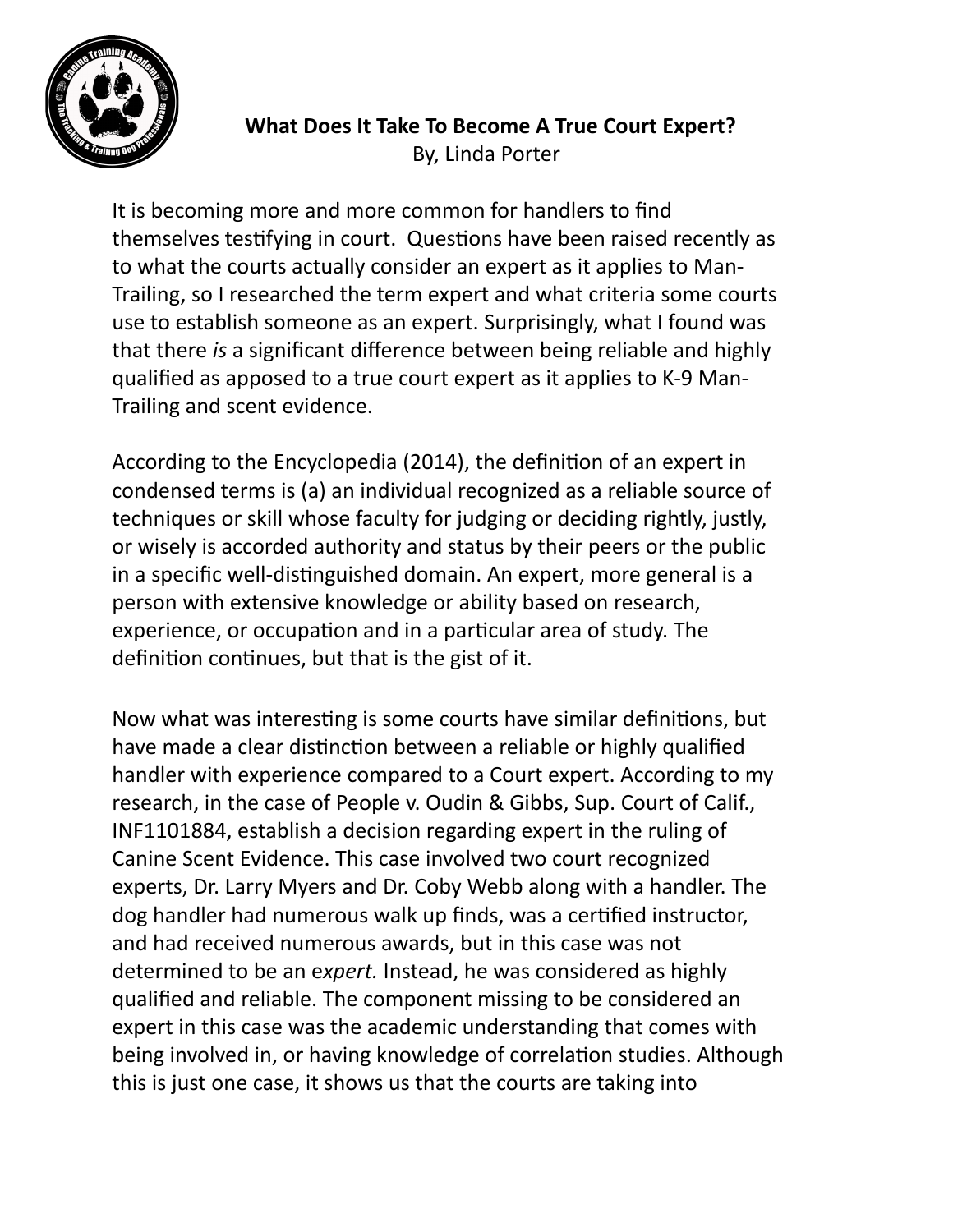consideration a person's knowledge of, or participation in, relevant studies when establishing someone as an expert.

It would be reasonable to assume a K-9 expert's perspective on an issue is directly associated with experience and practical application, knowledge of case law, statutes, regulations and requirements, handling skills, deployment experience, certifications, awards, training experience and, if applicable, academic studies. Terry Fleck, a wellknown and respected expert on K9 case law, (K9Fleck.org) is a prime example of these qualifications. Fleck was a police dog handler and then went on to earn the degree of Doctor of Education in Criminal Justice and he is now considered an expert in the field of canine legality. Dr. Coby Webb is another example of an experienced Police K9 handler with a Doctorate in Business who earned expert status by the courts through her real world experience, numbers of successful finds, years of experience, academic accomplishments, and knowledge of scent studies and K9 case law.

This is not to say that a doctorate or any degree is required to be deemed an expert by the courts. Many handlers without these credentials have earned expert status. For example: Retired K9 Officers Douglas Lowry and John Lutenberg were deemed experts by the court based their extensive deployment history, actual finds, and training background. Neither of these officers held degrees, however, numerous documented actual finds proved that their training methodology was, indeed successful. Years of working experience, awards, publications, commendations, and proof that they had trained numerous types of K9s in different disciplines were also used to establish both officers as experts. In both cases, the court also took into consideration the numerous actual deployments and finds as true tests that proved their expertise. Lowry was also required to submit a CV that included his training and deployment history for the Judge.

There are also scientists who have been granted expert status based on their knowledge of scent theories, published scent studies, and academic achievements alone. They have no actual dog handling or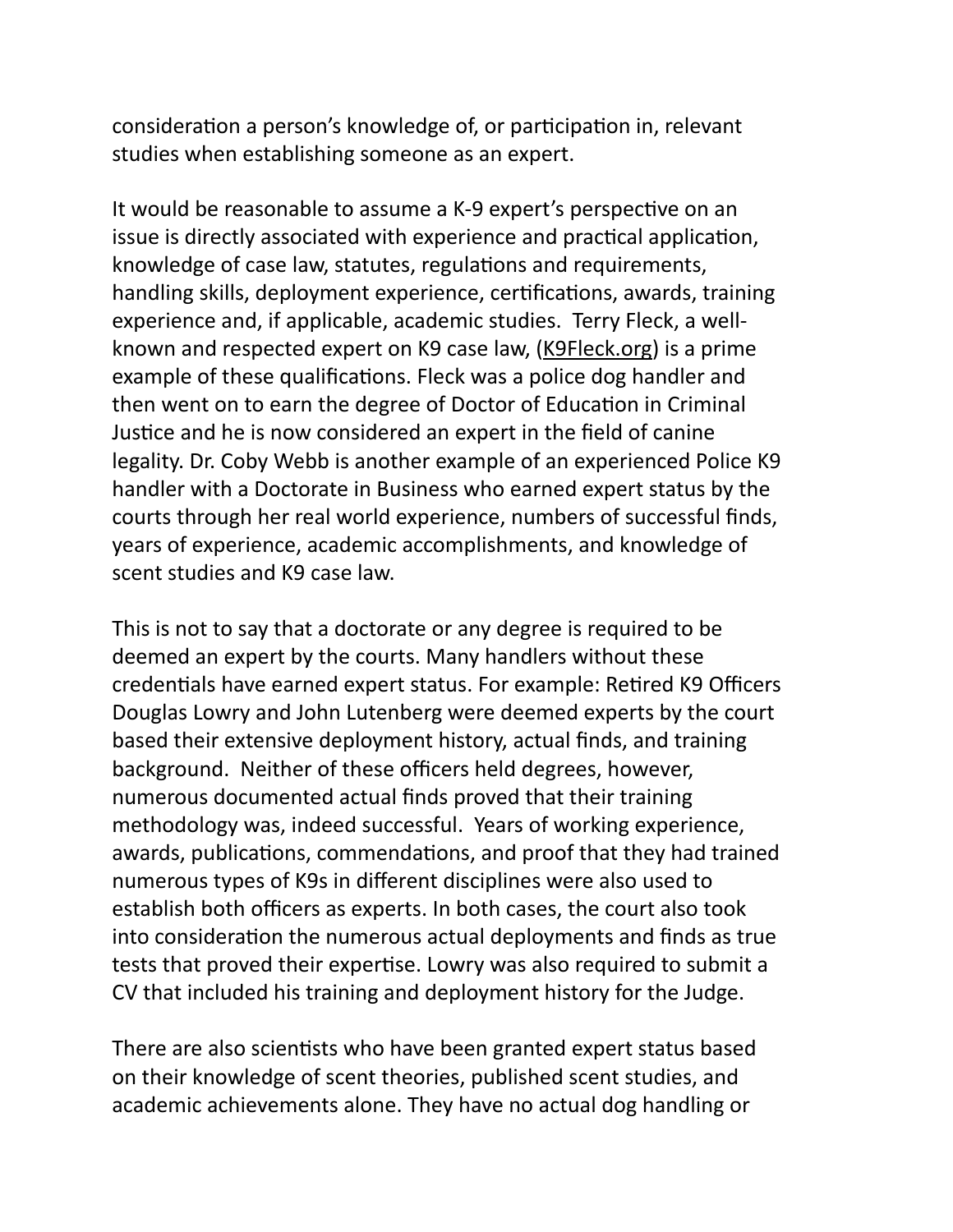deployment experience in their backgrounds. They are testifying as experts for complicated cases where scent theory or training methodology was the subject of debate. Then on the other side of the spectrum, I have seen dog handlers with no higher education or formal experience with scientific studies, but plenty of real experience that have also been deemed experts.

## **Daubert Standard**

The Daubert Standard provides a rule of standard regarding the admissibility of expert witness testimony during US and Federal proceedings. The Daubert Standard is used by a trial judge to make a preliminary assessment of whether an expert's scientific testimony is based on reasoning or methodology that is scientifically valid and can properly be applied to the facts at issue. Under this standard, the factors that may be considered in determining whether the methodology is valid are:  $(1)$  whether the theory or technique in question can be and has been tested; (2) whether it has been subjected to peer review and publication; (3) its known or potential error rate; (4) the existence and maintenance of standards controlling its operation; and (5) whether it has attracted widespread acceptance within a relevant scientific community. See Daubert v. Merrell Dow Pharmaceuticals, Inc., 509 U.S. 579 (1993). The Daubert Standard is the test currently used in the federal courts and some state courts. In the Federal Courts, it replaced the Kelly Frye standard. The state for California still uses the Kelly Frye standard which is very similar.

In Academia, a doctor may provide an opinion recognized by the courts with being able to articulate the research limitations of a study due to their experience with Academic Review Board standards.

That being said, courts are obviously taking a good hard look at individuals with academic and scientific backgrounds to qualify them as experts in man-trailing practices and, in some cases, courts are allowing individuals with very little or no practical experience to be deemed an expert simply because of their higher education and